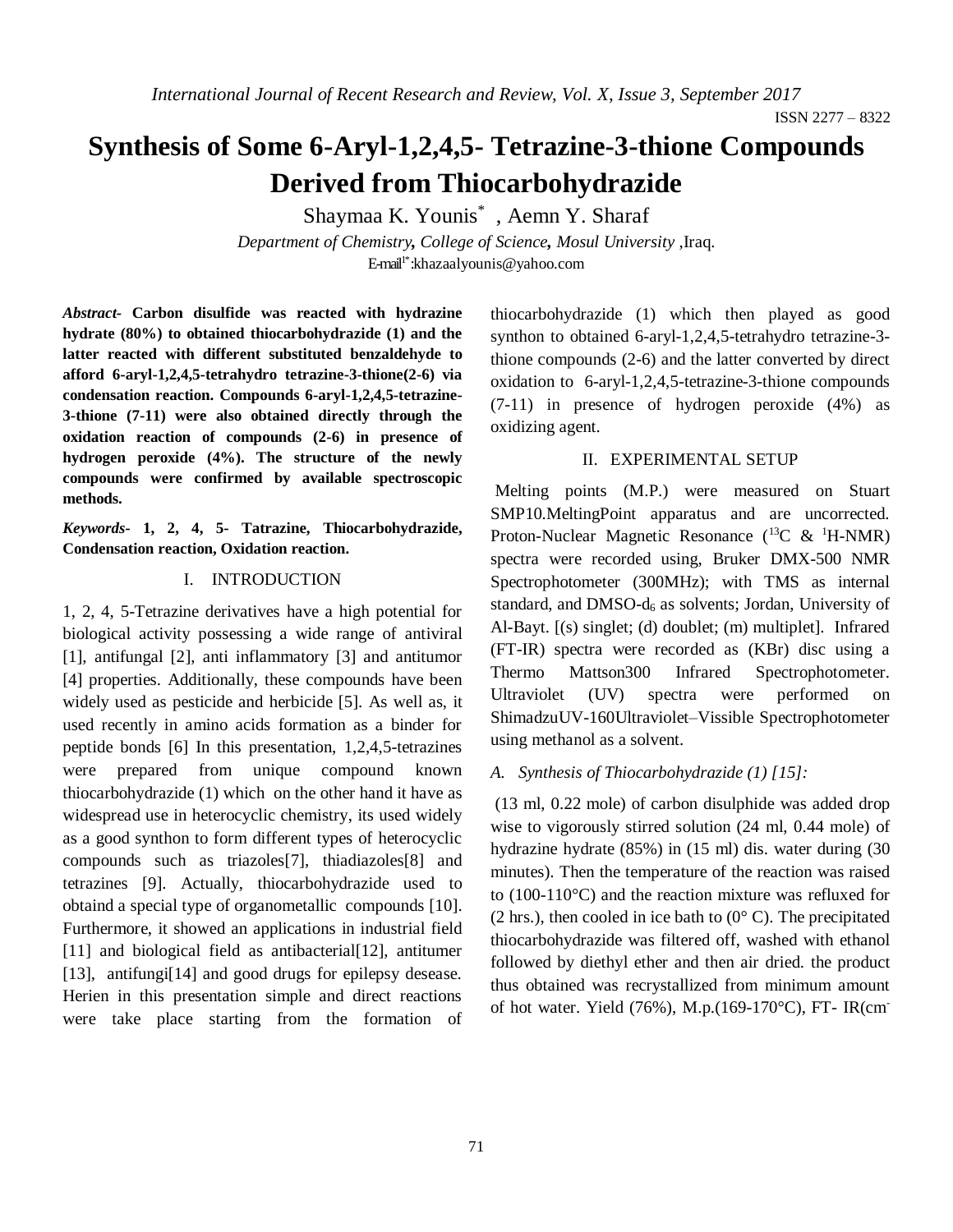## 1 ): NH<sup>2</sup> (3306), NH (3274,3203), N-N (1489), C-N (1384) and C=S (1282). U.V DMSO λmax<sub>(nm)</sub> (355,272).

## *B. Synthesis of 6-aryl-1,2,4,5-tetrahydro tetrazine-3 thione (2-6) [16]:*

A solution of thiocarbohydrazide (1.06g , 0.01 mole) and (20 ml) glacial acetic acid was taken in round bottomed flask (100ml), followed by adding a solution of substituted benzaldehyde (0.01 mole) in absolute ethanol (15) drop wise with stirring at room temperature for (2-3 hrs.) until a white-yellowish precipitate was obtained which was calculated by filtration and washed with water and ether and finally it was recrystallized with ethanol. Table (1).

## *C. Synthesis of 6-aryl-1,2,4,5-tetrazine-3-thione (7-11) [17]:*

In a round bottomed flask (100ml) hydrogen peroxide (4%, 50 ml) was added drop wise with stirring to a solution of compounds (2-6) (0.0018 mole in 10 ml ethanol). The reaction mixture was then refluxed for (2 hrs.) at  $(60^{\circ}$ C) and then kept to stand at room temperature . The resulting product was washed with a small portion of distilling water and dried. Finally,It was purified by racrystallization from ethanol. Table (2).

#### III. RESULTS AND DISSCUSION

Firstly, thiocarbohydrazide (1) was prepared as shown in equation (1) and Scheme  $(1)$ [18] in good yield (76 %) [15]. This compound gave three special absorption bands in FT-IR spectra at 3306, (3274 and 3203) and 1282 cm-1 refered to three functional groups  $NH<sub>2</sub>$ , NH and C=S respectively in addition to the N-N functional group at 1489 cm<sup>-1</sup> and C-N functional group at 1384 cm<sup>-1</sup>. While in U.V spectra it gave two types of electronic transition represented by n $\rightarrow \pi^*$  and  $\pi \rightarrow \pi^*$  at (355 & 272 nm) )respectively [19].





Thiocarbohydrazide (1) used as a good precursor to form symmetrical tatrazine represented by compounds 6-aryl-1,2,4,5-tetrahydro tetrazine-3-thione compounds (2-6) through cyclocondensation reaction with substituted benzaldehyde in acidic media , and these compounds were isolated in good yield (Table I). The reaction started by the formation of schiff base through the action of the electron pair of primary amino group in thiocarbohydrazide on the carbonyl group in substituted benzaldehyde followed by proton transfer which lead to the intracyclization reaction between the second primary amino group and schiff base to obtained compounds (2-6) as shown in (Scheme 2) [11].



**Scheme (2)**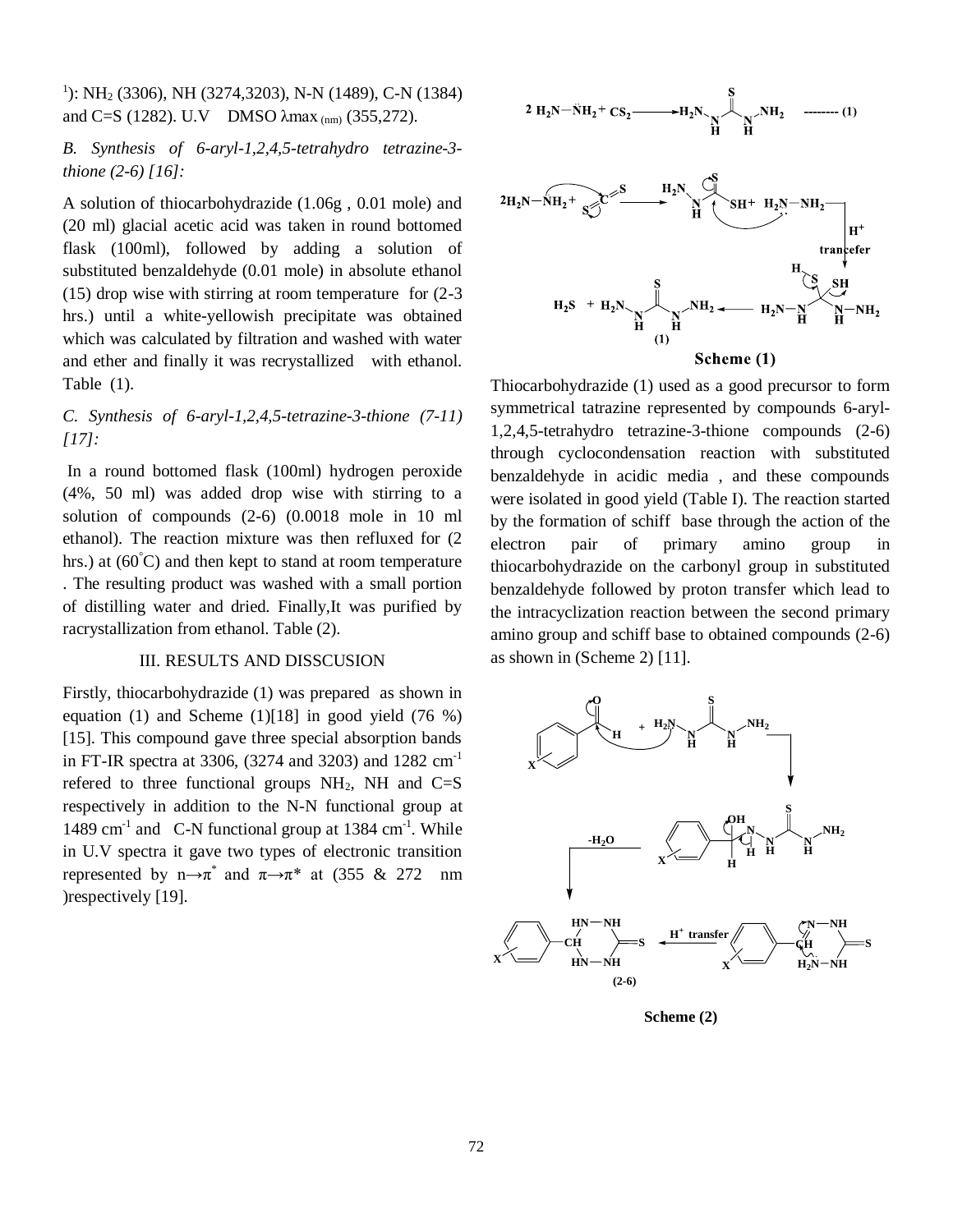Compounds (2-6) were characterized by FT-IR spectra which they showed a stretching vibration bands at (3111-  $3190 \text{cm}^{-1}$ ). (1588-),  $(1588 - 1597 \text{cm}^{-1})$ ,  $(1513 - 1589 \text{cm}^{-1})$  and  $(1244-1255cm^{-1})$  refer to NH, C=C, C=Nand C=S respectively. The absence of the NH<sup>2</sup> absorption band gave an indication to form the six memberd ring. Whereas, in U.V spectra they show ( $\lambda_{\text{max}}$ ) at (304-373 nm), (253-337nm) due to the electronic transitions  $n \rightarrow \pi^*$ and  $\pi \rightarrow \pi^*$  respectively[19]. On the other hand, <sup>1</sup>H NMR spectrum of compound (2) (CDCl3): showed proton signals at  $1.98$  ppm (s, CH, 1H), 3.4 ppm (s, NH, 4H) and at 7.3-8.0 ppm (m, 4H, -Ar-H) respectively, table III.



Additionaly, in  ${}^{13}$ C-NMR spectra compound (2) showed a singlet band at 175.4 and 147.8 ppm  $(C_3 \& C_6)$  in tetrazine ring),while the aromatic ring showed the following bands at 142.6 &133.5 ppm refer to  $(C_1 \& C_4)$ and at 129.3 &129.6 ppm refer to  $(C_3, C_5 \& C_6, C_2)$ respectively (table III).

Finally, compounds (2-6) converted directly to compounds 6-aryl-1,2,4,5-tetrazine-3-thione (7-11) by treatment with hydrogene peroxide (4%) as oxidizing agent through an oxidation reaction by loosing two molecules of water (Scheme 3) [11] in good yields (Table 2).



**Scheme (3)**

This compounds were identify by FT-IR spectra which showed stretching vibration bands at  $(1602-1617 \text{cm}^{-1})$ ,  $(1550-1559cm^{-1})$ ,  $(1521-1544cm^{-1})$  and  $(1212-1294cm^{-1})$ refer to  $(C^{\prime\prime\prime}C)$ ,  $(N=N)$ ,  $(C=N)$  and  $(C=S)$  functional groups, the absence of NH absorption bands and appearance of N=N absorption band provide a clear indication of the composition of the desired compounds (7-11). On the other hand, these compounds showed two types of electronic transitions represented by  $n \rightarrow \pi^*$  and  $\pi \rightarrow \pi^*$  at (274-322nm) & (250-299nm) respectively [19]. On the other hand,  $\mathrm{H}$  NMR spectrum of compound (7) (CDCl3): showed absorption band at (3.7ppm) refer to (s,CH ,1H) and absorption bands at (7.4-8.0 ppm ) refer to (m,4H,aromatic), table III.

#### V. REFERENCES

- [1] B. N. Berad, S. M.Bhiwagade and A. G. Ulhe, (2012), *Der Pharma Chemica*, 4(4):1730-1734.
- [2] K.H.,Chaudhary, (2011), *J. Chem. Pharm. Res.*, 2(3), 667-672.
- [3] P. Sharma, A. Kumar, V. Sahu, and J. Singh, ( 2008), *ARKIVOC*, (xii), 218-225.
- [4] S.A. Al-Issa, (2013),*Saudi Pharmaceutical Journal*, 21, 305–316.
- [5] P. Bhardwaj and N. Gupta, (2016), *Iranian Journal of Organic Chemistry*, 8, (3)1827-1831.
- [6] J.R.Courter, M. Abdo, S.P. Brown, M.J. Tucker, R.M. Hochstrasser, A.B. Smith,(2014), *J. Org Chem.*, 79(2), 759–768.
- [7] M. Ahmad. K. Manzoor. S. Ahmed, S. Ikram, (2016), *International Journal for Light and Electron Optics ,* 127 , 4329–4332.
- [8] F.C.B. Ojeda, J.M.S. Rojas,C. Pavo´n, L.T. Martın,(2005*)*,*Anal Bioanal Chem* , 382, 513–518
- [9] R A. Nalawade, A M. Nalawade, S V. Rajmane, R V. Shejwal, (2015), *International Journal of Pharmaceutical Science Invention* , 4 , 01-04.
- [10] M.E.T Kamaleddin Haj, K. Farzad, A. Parisa, M. Maryam, S. Zohreh, G.Ghazaleh, S.Sorous(2013) *Iranian J.of Pharma.Res.,*12 (2), 331-346.
- [11] I. Ya. Postovskii, V. A. Ershov, E. O. Sidorov, N.V. Serebryakova, *Khimiya* (1997), *Geterotsiklicheskikh Soedinenii ,* (11), 1564-8.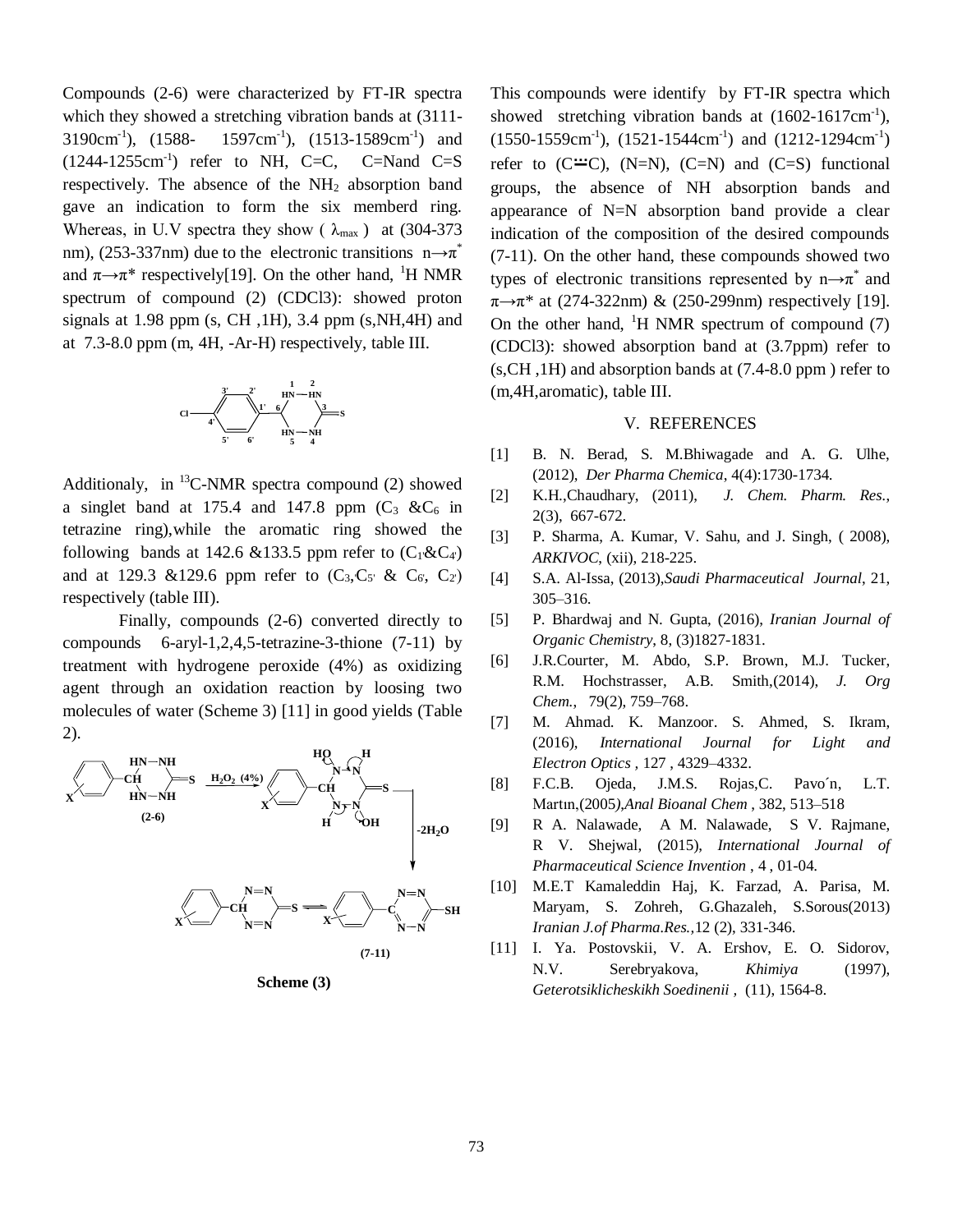- [12] M F. Balaha, M.H. El-Hamamsy, N.A. Sharaf El-Din, N A. El-Mahdy, *Journal*, (2016), *of Applied Pharmaceutical Science* ,6(4) , 028-045.
- [13] R. Smicius, M M. Burbuliene, V. Jakubkiene, E.Udrenaite,P.Vainilavicius,(2007),J *Het.Chem* , 44, 279.
- [14] S. M. Hassan, H. A. Emam, M. M. Abdelall, (2000), *J. Chem. Res. (S)* , 544.
- [15] P.S. Manjula, B.K. Sarojini, C.G. Darshan Raj, (2015),*J Fundam appl Sci.*, 7(3) , 394-407.
- [16] S. Tabassum, M. Parveen, A. Ali, M. Alam, A. Ahmad, A U. Khan, R. Ahmad Khan, (2012), *Journal of Molecular Structure*, 1020, 33–40.
- [17] A R. Katritzky, J. Soloducho, S. Belyakov, (2000),*ARKIVOC* , (i), 37-42.
- [18] T. Anton, R. Hins-Deter, M. Cerhard, (1975),*United States Patent*, 3, 929,877.
- [19] I.L. Finar, *"Organic Chemistry"*. Longman(1977) Vol.2,17-18.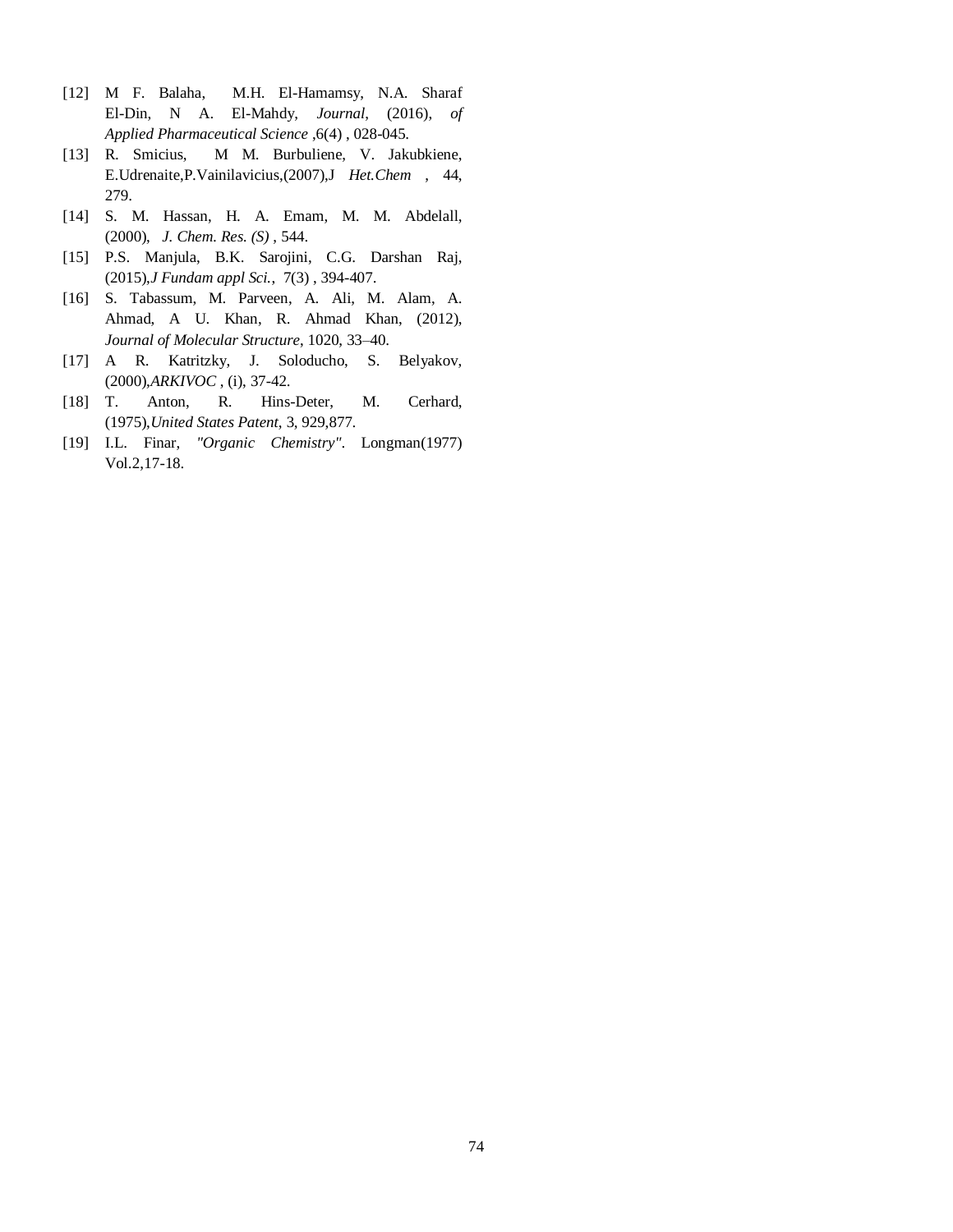Table I Physical and spectral data of compounds (2-6)



| Comp.<br>No.   | FT-IR (KBr), $v$ (cm <sup>-1</sup> ) |                               |                     |       |         |         |       |                                   |                                   |
|----------------|--------------------------------------|-------------------------------|---------------------|-------|---------|---------|-------|-----------------------------------|-----------------------------------|
|                | $\mathbf X$                          | M.P.<br>$({}^{\circ}{\rm C})$ | <b>Yield</b><br>(%) | $N-H$ | $C = S$ | $C = C$ | $C=N$ | <b>Others</b>                     | <b>DMf</b><br>$\lambda_{max(nm)}$ |
| $\overline{2}$ | p-Cl                                 | 193-194                       | 74                  | 3190  | 1248    | 1592    | 1513  | C-Cl 875                          | 337,352                           |
| 3              | $p-Br$                               | 196-197                       | 94                  | 3125  | 1254    | 1590    | 1520  | C-Br 871                          | 336,353                           |
| $\overline{4}$ | $P-NO2$                              | 206-208                       | 93                  | 3111  | 1244    | 1594    | 1567  | $NO2$ sym.1558<br>asym.1344       | 253,315                           |
| 5              | $N, N-$<br>diCH <sub>3</sub> N       | 206-207                       | 89                  | 3132  | 1255    | 1597    | 1518  | C-H 2987                          | 278,373                           |
| 6              | o-OMe                                | 203-204                       | 34                  | 3123  | 1250    | 1588    | 1589  | $C-O-C$<br>sym.1081<br>asym. 1286 | 268,304                           |